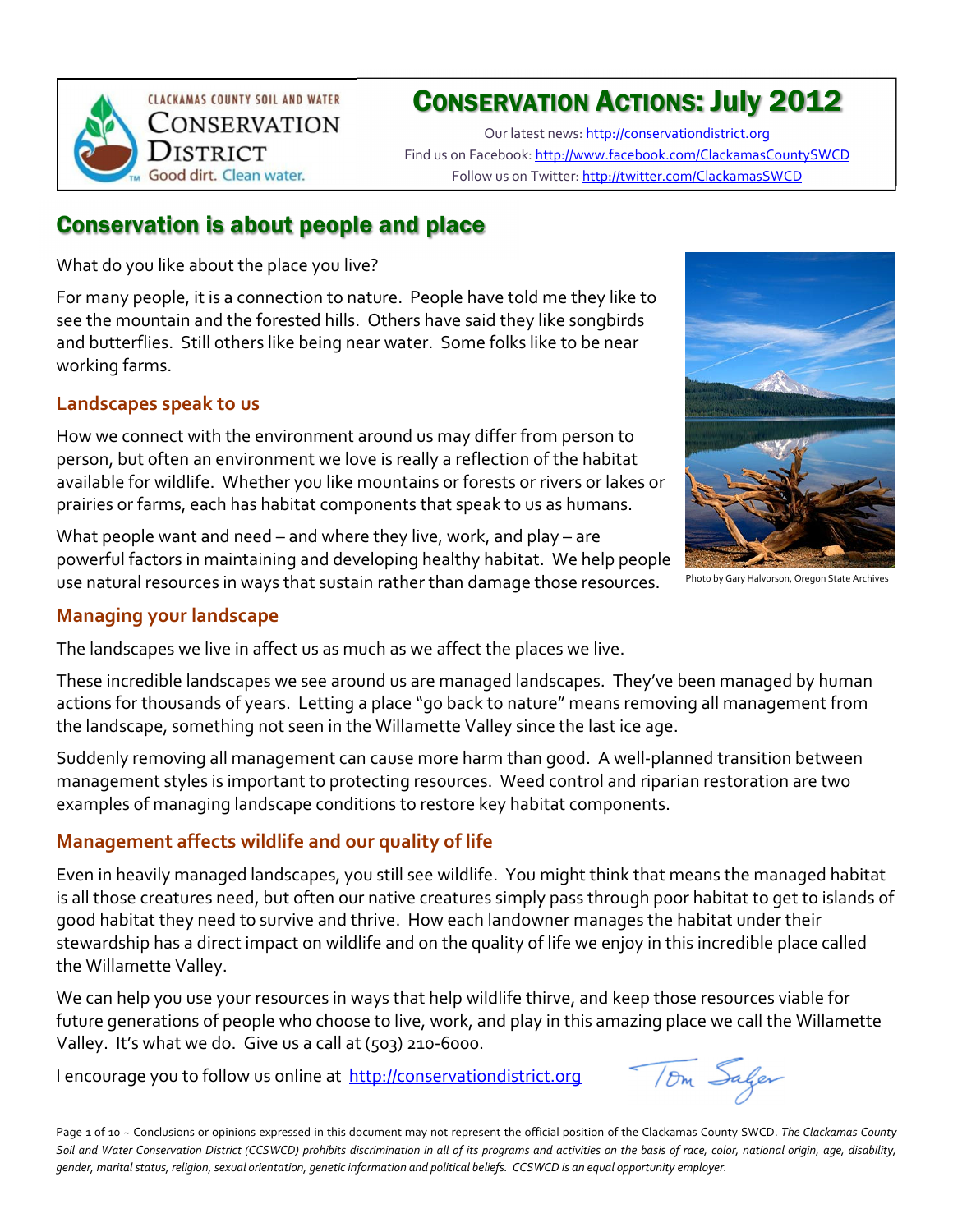# Projects

**Here you'll find highlights of some of our larger initiatives. Typically, these address multiple conservation needs, making them more complex to plan and implement.** 

### **3D Water Quality Project**

*Overview: Our "3D" project is funded through a grant from the Oregon Department of Agriculture. Two years of water quality sampling in Deep, Doane, and Dolan creeks revealed some specific water quality problems, mainly involving nutrients, bacteria, and pesticides.Currently, we are reaching out to streamside landowners to establish filtering buffers to keep soil out of these streams. We are actively partnering with the Clackamas River Basin Council. Their Shade Our Streams program meshes well with our project. Cleaner, cooler water and better habitat conditions are our goals.* 

### *Bugs!*

We are gearing up to sample the macroinvertebrate populations in Doane, Dolan and North Fork Deep Creeks this September or October. Macroinvertebrate populations are biological indicators of the overall health of the stream.

In addition to gathering information on these three streams, the Clackamas River Water Providers is commissioning an analysis of the macroinvertebrate sampling that has already been completed in the entire Clackamas Watershed. The company contracted to do this work will do a gap analysis and propose a monitoring plan that will allow us to look at the health of the entire watershed.



Source: http://www.epa.gov/bioindicators/html/stoneflies.html

We expect several different organizations will "adopt" parts of the watershed and agree to participate in regular macroinvertebrate collections.

### *Livestock*

Jenne drafted a conservation plan for a cattle operation in the 3D area. Dolan Creek runs through this ranch. Installing a livestock exclusion fence will keep animals out of the creek, and planting native vegetation along the waterway will shade the water, filter sediment, and help prevent pollutants from entering the stream. The conservation plan will be implemented starting this fall with funding being provided through a District grant to the landowner.

| Primary benefit: <b>Water quality</b> |                                                                                                                                                                                                                                                                                                                              |
|---------------------------------------|------------------------------------------------------------------------------------------------------------------------------------------------------------------------------------------------------------------------------------------------------------------------------------------------------------------------------|
| All benefits:                         | $\blacklozenge$ Water quality $\square$ Water quantity $\blacklozenge$ Wildlife habitat $\square$ Weed control $\blacklozenge$ Watershed health $\square$ Weather impacts<br>$\blacklozenge$ Working lands $\Box$ Working together $\blacklozenge$ Workshops, education, outreach $\Box$ Workplace functions, accountability |

### **Milk Creek Instream and Riparian Habitat Enhancement Project**

*Overview: Eroding streambanks, a scoured channel, and lack of habitat for fish are the focal points for our Milk Creek project. Funding is being provided by a variety of partners. This is a complex project because it involves working in the stream bed, reshaping a streambank, and restoring appropriate native vegetation. Cleaner water and better habitat conditions are the primary benefits planned for this work.* 

We received bids from three stream restoration contractors for installing the engineered log jams designed for this project. Aquatic Contracting, LLC was selected as the project contractor by the Board of Directors at their July 17<sup>th</sup> meeting. We have drafted the contract and sent it to Aquatic Contracting for signature.

Landowner agreements for the Milk Creek project are being finalized. Meetings were held with each landowner in July to go over the project work, expectations, and the terms of agreements.

Page 2 of 10 ~ Conclusions or opinions expressed in this document may not represent the official position of the Clackamas County SWCD. The Clackamas County *Soil and Water Conservation District (CCSWCD) prohibits discrimination in all of its programs and activities on the basis of race, color, national origin, age, disability, gender, marital status, religion, sexual orientation, genetic information and political beliefs. CCSWCD is an equal opportunity employer.*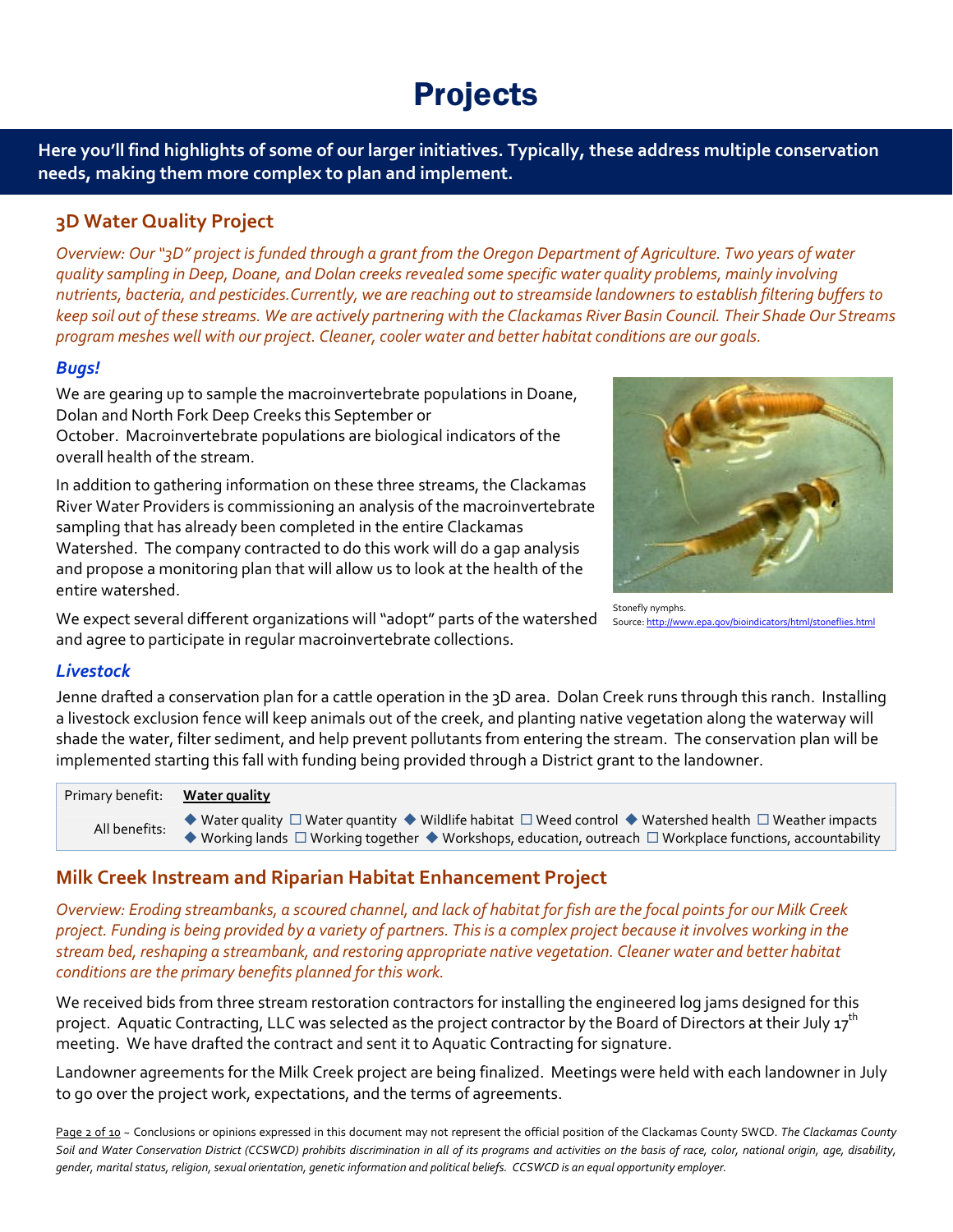Other tasks that were completed or worked on for the Milk Creek project this month included:

- Locating and making arrangements for purchasing and hauling the rest of the large wood needed for the project;
- Holding a site meeting with the largest landowner and Aquatic Contracting to go over access and staging;
- Meeting with the Oregon Department of Fish and Wildlife habitat biologist to review the plan for fish salvage and relocation during the project implementation;
- Mailing an informational post card to 350 residents surrounding the project;
- Meeting with nearby neighbors to the project site to answer questions about our work on Milk Creek;
- Setting easement locations for the properties;
- Installing a monitoring camera at the County wood storage site; and
- Checking on the status of our state and federal permits.

#### Primary benefit: **Wildlife habitat**

All benefits:  $\bullet$  Water quality  $\Box$  Water quantity  $\bullet$  Wildlife habitat  $\bullet$  Weed control  $\bullet$  Watershed health  $\Box$  Weather impacts  $\Box$  Working lands  $\Box$  Working together  $\Box$  Workshops, education, outreach  $\Box$  Workplace functions, accountability

# Water  $\sim$  Weeds  $\sim$  Wildlife

**WATER QUALITY and QUANTITY = Protecting and restoring the quality of surface and ground water, and assuring future supplies of water for people, plants, and animals.** *District programs include water quality monitoring and many conservation practices. Rain gardens and bioswales help clean water before it infiltrates into ground water. Rainwater harvesting and irrigation system improvements are good examples of water quantity practices.*

### **Failing on-site septic systems and water quality**

When a private septic system fails, it smells bad, untreated sewage may come into contact with domestic and wild creatures, and bacteria-laden water may discharge into surface ditches and streams. It's not a good situation.

Does the District have an appropriate role in dealing with failing on-site septic systems? That's the question we're thinking about. We are considering a collaborative project to help with repairing failing septic systems in the Clackamas River Watershed.

The Clackamas River Water Providers (CRWP) completed a risk assessment for the Clackamas River…a river that provides drinking water for 300,000 people. One part of this analysis was determining potential threats from septic systems. Of the 9,000 septic systems identified in this watershed, 1,000 were ranked as high risk. The CRWP, Water Environmental Services and Clackamas County SWCD are discussing a collaborative approach to addressing failing septic systems. Most likely, this would involve outreach, education, subsidized inspections, and offers of financial assistance to replace or repair these septic systems.

This may also be a great opportunity to develop our loan program. Low-interest loans to fix failing systems would protect natural resources and help landowners deal with failing systems.

### **Potable water from rainwater harvesting system**

Recently, a landowner requested and received a site visit to develop a plan to provide drinkable water using a rainwater harvesting system. The system would also increase irrigation for the landowner's garden.

How does this kind of system benefit natural resources? In this specific situation, it will decrease the use of groundwater in a state-listed groundwater restricted area. That means more water will be available for others.

The treatment of stormwater with a rain garden will decrease contributions to a roadside ditch.

Page 3 of 10 ~ Conclusions or opinions expressed in this document may not represent the official position of the Clackamas County SWCD. The Clackamas County *Soil and Water Conservation District (CCSWCD) prohibits discrimination in all of its programs and activities on the basis of race, color, national origin, age, disability, gender, marital status, religion, sexual orientation, genetic information and political beliefs. CCSWCD is an equal opportunity employer.*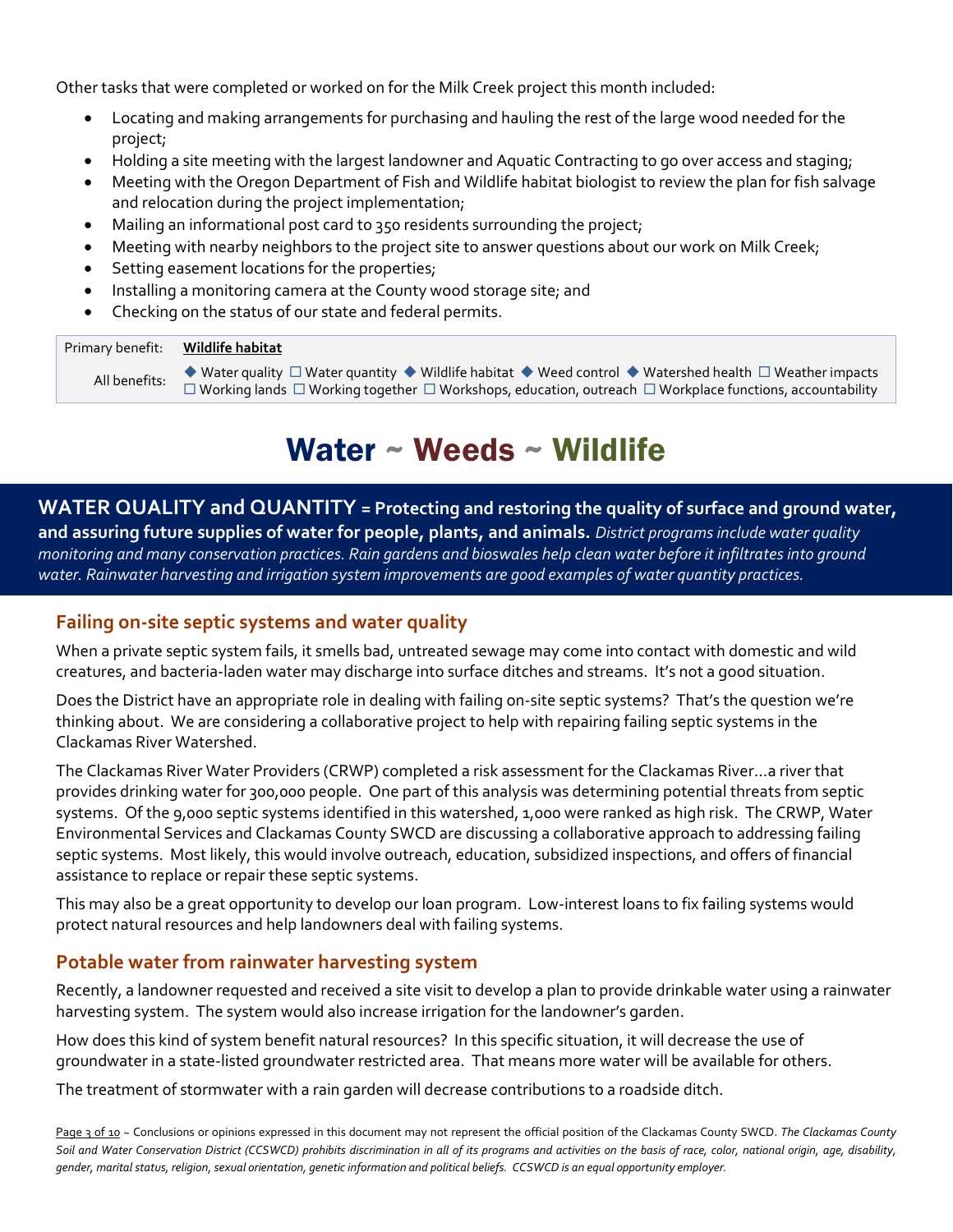### **Urban situations are often different**

Erik met with an Oregon City landowner who is dealing with backyard drainage and flooding issues. The soil conditions of the site are challenging, so we may propose a combination of practices, including rainwater harvesting, rain gardens, and nativescaping.

Erik also provided additional technical assistance to an Oregon City resident who is interested in a small green roof project. We don't have many of these to show people, and the landowner is quite willing to show off the roof as a demonstration project. Installation is tentatively planned for fall 2012.

| Primary benefit: <b>Water quality</b> |                                                                                                                                                                                                                                                         |
|---------------------------------------|---------------------------------------------------------------------------------------------------------------------------------------------------------------------------------------------------------------------------------------------------------|
| All benefits:                         | ◆ Water quality ◆ Water quantity ◆ Wildlife habitat □ Weed control ◆ Watershed health □ Weather impacts<br>$\blacktriangleright$ Working lands $\Box$ Working together $\Box$ Workshops, education, outreach $\Box$ Workplace functions, accountability |

**WEEDS = Detecting, controlling, and eradicating invasive plants.** *Invaders affect wildlife and crop production. In some cases they pose health risks to people and animals.*

### **Weed reports**

It is weed season! The WeedWise program has been fielding a high volume of calls and reports from local landowners about management and enforcement of troublesome weeds such as Tansy Ragwort (*Senecio jacoaea*) and Blackberry (*Rubus armeniacus*). We have no enforcement authority, so we seek to control weeds through voluntary cooperation, and we encourage that cooperation by offering technical assistance and financial help.

Staff fielded several reports submitted to the Oregon Invasives Species Hotline including reports of Japanese knotweed (*Fallopia japonica*), Giant Hogweed (*Heracleum mantegazzianum*), and Orange Hawkweed (*Heiracium aurantiacum*).

Tarweed was positively identified by Sam. We gave pointers to a landowner on control of this stinky, sticky, sometimes invasive species. Seeds and roots are often at imported to new landscape via compost and fill soil. The best control is eliminate the problem by not letting it go to seed. More: http://californiarangeland.ucdavis.edu/Weeds/tarweed.htm

### **Pond weeds continue to surface**

Sam visited four ponds in the Beavercreek area impacted by dense infestations of Common Elodea (*Elodea canadensis*) and Parrot feather (*Myriophyllum aquaticum*) and drafted a series of management options to control these species.

Tansy **Ragwort** s poisonous to horses and livestock Help your neighbors and help yourself! **Contact the Conservation District for** resources on how to control this deadly weed. CONSERVATION DISTRICT

Sam visited a site in Eagle Creek and referred the landowner to the planning staff for additional consideration regarding riparian and wildlife restoration.

| Primary benefit: <b>Weed control</b> |                                                                                                                                                                           |
|--------------------------------------|---------------------------------------------------------------------------------------------------------------------------------------------------------------------------|
| All benefits:                        | $\blacklozenge$ Water quality $\Box$ Water quantity $\blacklozenge$ Wildlife habitat $\blacklozenge$ Weed control $\blacklozenge$ Watershed health $\Box$ Weather impacts |
|                                      | $\Box$ Working lands $\Box$ Working together $\Box$ Workshops, education, outreach $\Box$ Workplace functions, accountability                                             |

Page 4 of 10 ~ Conclusions or opinions expressed in this document may not represent the official position of the Clackamas County SWCD. The Clackamas County *Soil and Water Conservation District (CCSWCD) prohibits discrimination in all of its programs and activities on the basis of race, color, national origin, age, disability, gender, marital status, religion, sexual orientation, genetic information and political beliefs. CCSWCD is an equal opportunity employer.*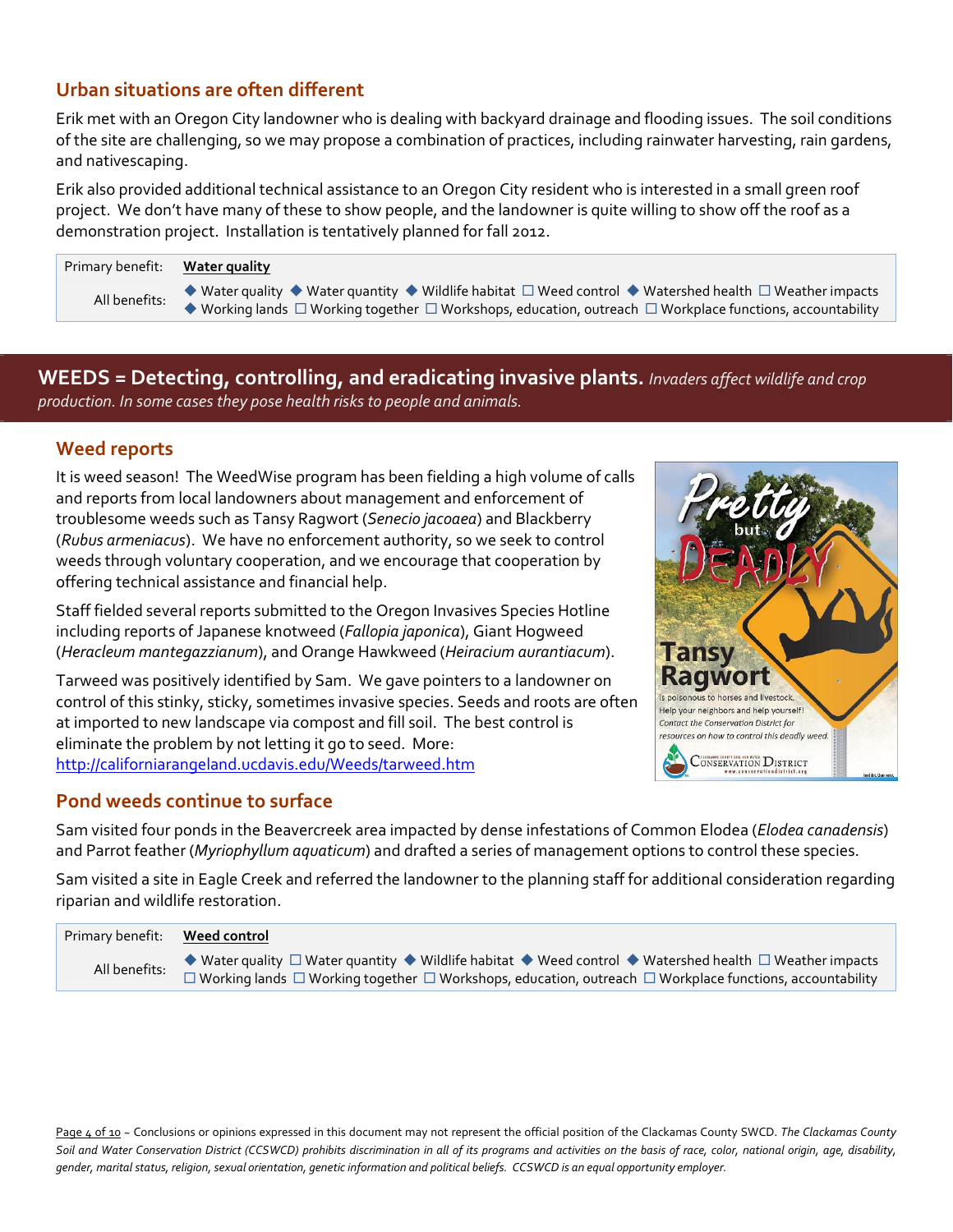### **WILDLIFE = Developing habitat conditions to enhance the life cycle of wild creatures.** *CREP and riparian restoration activities are focused on habitat but offer additional benefits.*

### **Community planting event coming in December**

Mark your calendars! A unique partnership between Friends of Trees, Trillium Primary School and the Clackamas County SWCD is beginning to take shape. A community planting event involving teachers, students, neighbors, and other volunteers has been scheduled for December 1st in West Linn. The event will focus on revegetation of a forested wetland on the school property. Next spring, we'll hold another collaborative planting event that enhances the science curriculum of the elementary students. Our staff contact on this work is Erik.

### **Pesky ground squirrels**

We fielded calls on pesky California ground squirrels. The local population seems to be increasing. These squirrels can burrow as deep as five feet down. They can go under foundation walls and can turn a gravel garage floor or greenhouse floor into a mess of overturned soil and rocks.

They can also cause considerable damage to buildings by tearing out insulation. In lawns and gardens, they eat roots and undermine the landscape.

Some of the calls have been from equestrian facilities where folks are worried about horses stepping in holes made by the squirrels. These critters often find our home and family environments inviting because better soil fertility increases the variety of food sources.



Source: http://en.wikinedia

Controls include trapping, installing hardware cloth around and under gardens, and poisoning. However, poisoning is not a good solution as pets, hawks, and other predators may be harmed when poisoned rodents become prey.

### **Oregon Wildlife Habitat Conservation and Management Program**

Clair and Rhoda visited a 46-acre property where the owner is interested in the possibility of turning a significant portion of the property into oak habitat via the Oregon Wildlife Habitat Conservation and Management Program. More: http://www.dfw.state.or.us/lands/whcmp/index.asp

| Primary benefit: | Wildlife habitat                                                                                                                                                                                                                                                                                  |
|------------------|---------------------------------------------------------------------------------------------------------------------------------------------------------------------------------------------------------------------------------------------------------------------------------------------------|
| All benefits:    | $\blacklozenge$ Water quality $\Box$ Water quantity $\blacklozenge$ Wildlife habitat $\Box$ Weed control $\blacklozenge$ Watershed health $\Box$ Weather impacts<br>$\Box$ Working lands $\Box$ Working together $\Box$ Workshops, education, outreach $\Box$ Workplace functions, accountability |

# Our Other W's

### **WATERSHEDS = Working toward stronger, more resilient watershed conditions.**

### **Shade Our Streams program**

Jenne worked closely with Clackamas River Basin Council staff to support their Shade Our Streams program. We discussed coordinating fall knotweed control efforts and how to reduce the sense of "agency overload" for affected landowners.

Page 5 of 10 ~ Conclusions or opinions expressed in this document may not represent the official position of the Clackamas County SWCD. The Clackamas County *Soil and Water Conservation District (CCSWCD) prohibits discrimination in all of its programs and activities on the basis of race, color, national origin, age, disability, gender, marital status, religion, sexual orientation, genetic information and political beliefs. CCSWCD is an equal opportunity employer.*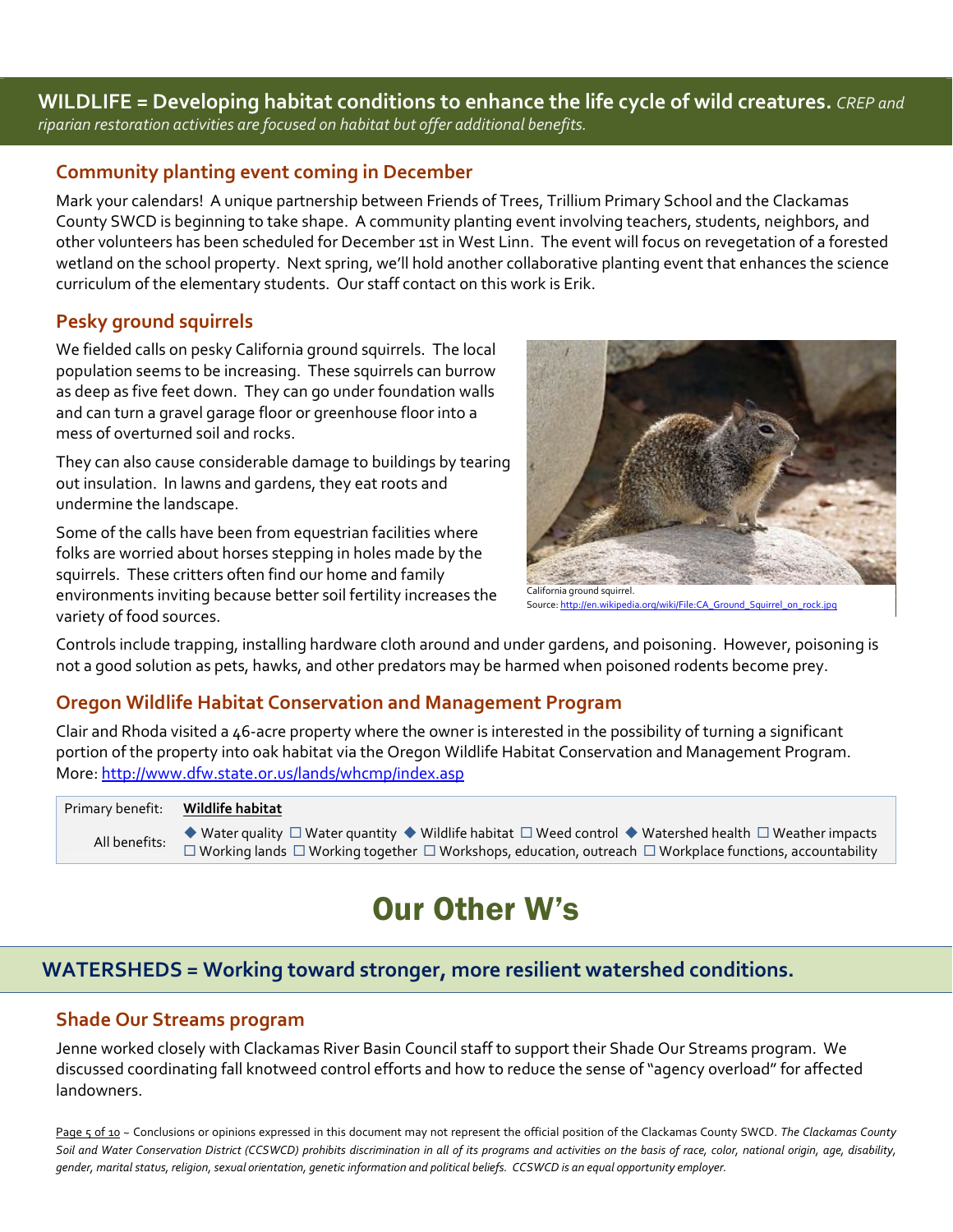### **Watershed health event in October**

Lisa reports a watershed health event is in the process of being planned by the Oak Lodge Sanitary District, WES, Clackamas River Basin Council, North Clackamas Watersheds Council and the Clackamas County SWCD. A tentative date of October 29<sup>th</sup> is set for the four-hour event. Activities include a Bite of Milwaukie, games for kids, and informational booths for adults. Stay tuned for more details as they are confirmed!

### **WEATHER = Developing responses to our changing climate, and to floods and droughts.**

*Increasing the amount of weather data collected locally is a baseline strategy to help us deal with weather-induced changes.*

### **Free weather updates for agriculturalists**

We have subscribed to free weather updates for Oregon farms. You can too! This free e-mail notification can be received by visiting http://www.nass.usda.gov/Publications/Subscribe\_to\_State\_Reports/index.asp and selecting the Oregon topics you're interested in from the scrolling list.

**WILDLANDS = Working to improve and protect wildlands, including prairies and forests.** *One way we address wildland issues is by working with the Clackamas Stewardship Partners. Encouraging fire breaks and fireresistant native plants around buildings also helps protect wildlands.*

### **Clear Creek**

Jeremy met with Clackamas River Basin Council staff and with Nathan Poage (Coordinator, Clackamas Stewardship Partners) to plan the August CSP field trip. That tour will showcase restoration efforts in the lower watershed and feature a visit to an 18-acre Conservation Reserve Enhancement Program project on a tributary to Clear Creek.

# **WORKING LANDS = Providing service to help keep agricultural lands healthy and productive.**

*Our work with nurseries, Christmas tree farms, crop and food producers, and farmers markets all fit in this category.*

#### **Horses**

We finalized a grant agreement for a heavy use area at a horse boarding facility in Lake Oswego. We expect installation to occur in August and September.

### **Forests**

Jenne conducted a site visit with stewardship forester Mike Haasken to a forest landowner in the Redland area to discuss planting additional trees to meet forestry requirements.

### **Livestock**

Jason provided assistance to a landowner looking to get a pasture back in shape by eliminating Tansy Ragwort and improving soil fertility.

### *Watering project*

Jason inspected and finalized a pasture improvement project that provided livestock watering facilities and crossfenced pastures on a cattle operation adjacent to the Molalla River.

Photos from this project show trenching for the water line, fencing, and the watering facility designed to be used from both pastures. Having a single watering facility for two pastures was a cost-cutting move and seems to be working well.

Page 6 of 10 ~ Conclusions or opinions expressed in this document may not represent the official position of the Clackamas County SWCD. *The Clackamas County Soil and Water Conservation District (CCSWCD) prohibits discrimination in all of its programs and activities on the basis of race, color, national origin, age, disability, gender, marital status, religion, sexual orientation, genetic information and political beliefs. CCSWCD is an equal opportunity employer.*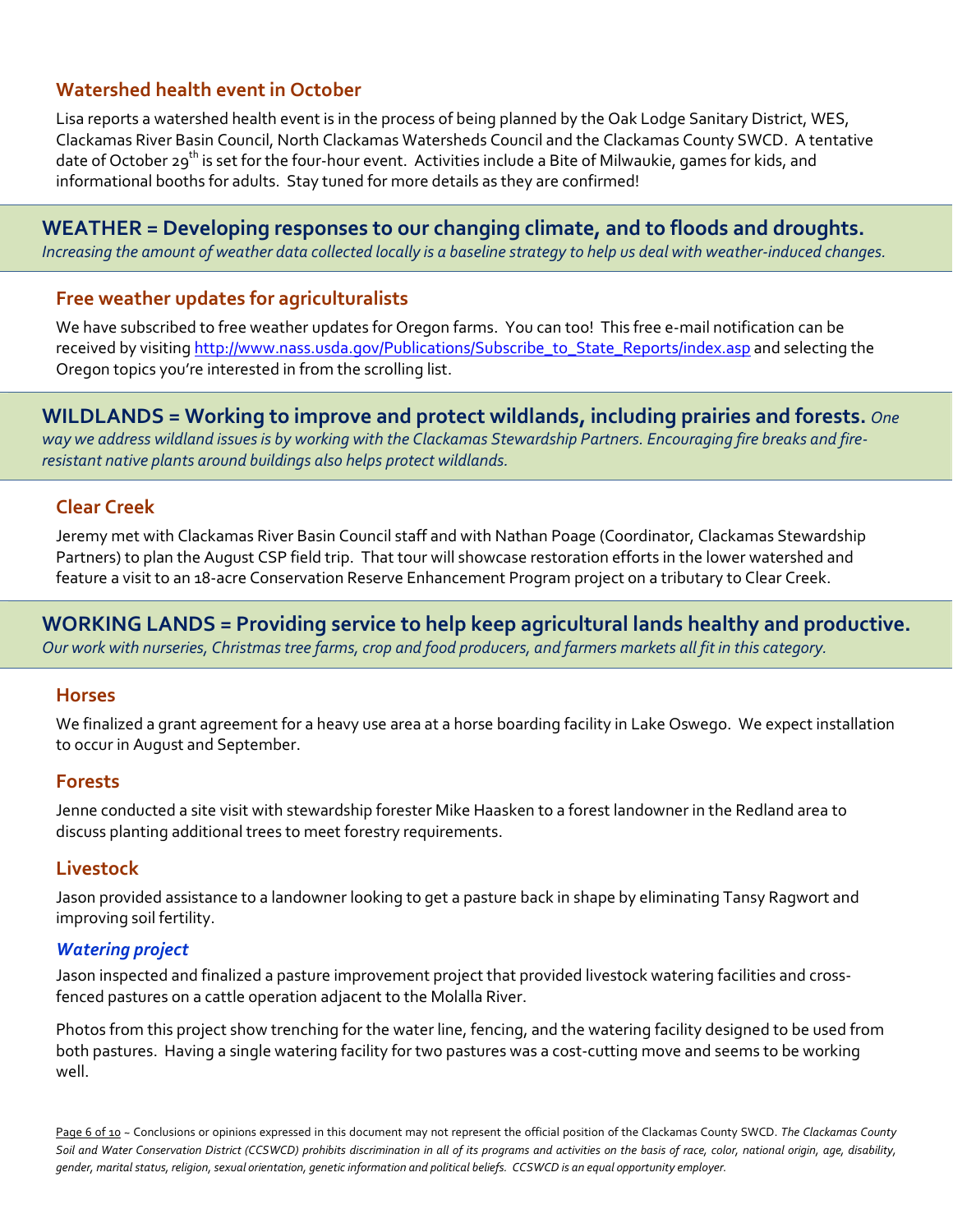

## **WORKSHOPS, OUTREACH, EDUCATION = Reaching and teaching citizens, agencies, partners, and others.**

### **Videos**

Erik and Jason are close to finishing our first two Conservation Clip videos for the *How to Install a Rain Garden* series. They should be available on our website in early August!

### **Outreach about weeds**

Sam and Jeff sent out a mailing to 1,350 landowners who may be at risk of Garlic Mustard invasion. The purpose of this mailing was to aid in our early detection efforts, and the results will help with site prioritization and control efforts in the spring 2013 field season.

Sam also worked on Integrated Pest Management (IPM) fact sheets for ten common urban weeds. This work is being done in cooperation with partners from the Four County Coordinated Weed Management Area (CWMA) through a grant funded by the Western IPM center.

We're developing a weed outreach calendar to better target our windows of opportunity to encourage voluntary control of invasive species.

In response to a multitude of Tansy Ragwort reports, we started crafting outreach materials. The fliers will go out in response to reports of large tansy outbreaks and will be carried out in conjunction with biocontrol surveys. We'll redistribute biocontrol agents as needed to help achieve acceptable control of Tansy.

Page 7 of 10 ~ Conclusions or opinions expressed in this document may not represent the official position of the Clackamas County SWCD. The Clackamas County *Soil and Water Conservation District (CCSWCD) prohibits discrimination in all of its programs and activities on the basis of race, color, national origin, age, disability, gender, marital status, religion, sexual orientation, genetic information and political beliefs. CCSWCD is an equal opportunity employer.*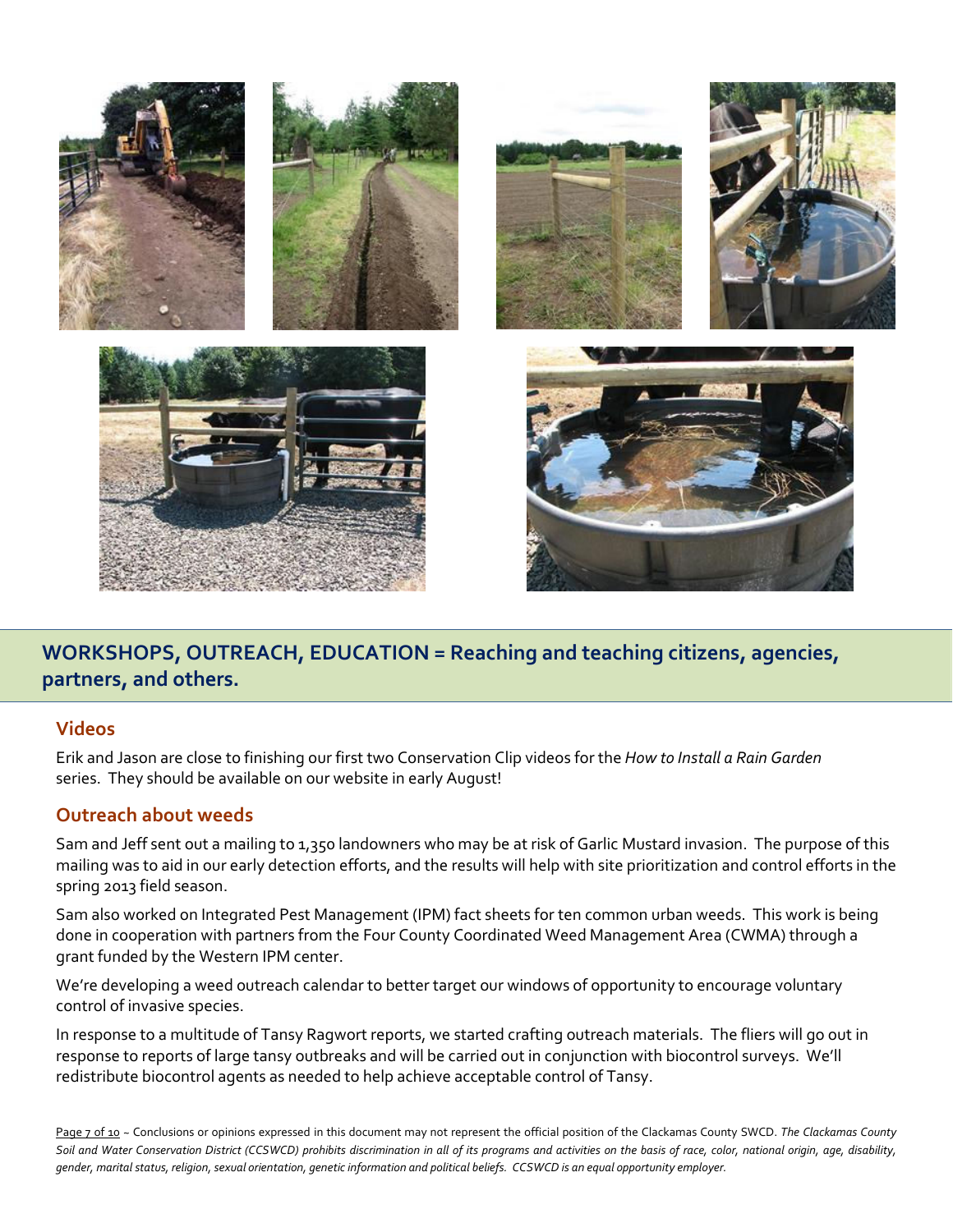### **Backyard habitat**

Erik continues to evaluate the Backyard Habitat Program as those folks pilot a new Urban Meadowscaping program in the region. The program is in response to repeated requests by residential landowners for low-maintenance lawn alternatives. Two of the research test plots may be located here in Clackamas County. To demonstrate the level of interest in this program, an upcoming 30-seat meadowscaping workshop sold out in 12 hours! With a larger venue, over 70 people will now be in attendance!

### **WORKING TOGETHER = Developing and nurturing key partnerships to help achieve our conservation mission.** *Captured here are actions that help us build and maintain important conservation relationships.*

#### **Weeds**

Sam contacted partners from Oregon State Parks and Portland State University to coordinate False brome (*Brachypodium sylvaticum*) control efforts near Milo McIver Park. This infestation is believed to be the most upstream occurrence of False brome in the Clackamas Basin.

### **Conservation Partnership**

Jeremy participated in "Field Office of the Future" sessions designed and facilitated by the USDA Natural Resources Conservation Service. These sessions focused on evaluating current services provided through field offices and formulating actions that might be taken to maintain or enhance services to meet conservation needs on private lands.

### **Sustainability**

Clair provided written comment to Metro for their Sustainable Practice and Landscape focus groups. He emphasized partnerships for education, and using low-cost methods to help involve all economic groups in sustainable practices.

### **Oaks**

Erik attended a neighborhood meeting hosted by Metro to learn about the oak woodland restoration project currently being planned in the Canemah Bluff area.

Erik and Jeremy attended an open house hosted by the US Fish and Wildlife Service as they seek input on their Willamette Valley Conservation Study. USFWS is asking how they can be a better partner for conservation work throughout the Willamette Valley. We learned they are involved in oak savanna/woodland restoration projects in just about every Willamette Valley county...except in Clackamas County! We look forward to changing that!

### **Greenroof**

Erik attended the monthly meeting for the Greenroof Information Think-Tank (GRiT), which was hosted on the new greenroof at Gunderson Industrial in northwest Portland. Gunderson has installed two habitat greenroofs on their property and look to build many more. Both roofs are being studied by university students and include a variety of soil depths, kinds of native vegetation, and habitat logs to promote pollinator habitat. It's quite a sight!

### **Lake Oswego area**

We had a very productive conversation with our friends from Tryon Creek Watershed Council, Oswego Lake Watershed Council and Friends of Tryon Creek to discuss conservation education and outreach opportunities in the Lake Oswego area.

### **Small Farm School**

Jason, Lisa, and Ron continue to work closely with OSU Extension Small Farms to present the first annual Small Farm School, scheduled for September 8<sup>th</sup>. All classes are confirmed, registration is open and the logistics are in place.

Page 8 of 10 ~ Conclusions or opinions expressed in this document may not represent the official position of the Clackamas County SWCD. *The Clackamas County Soil and Water Conservation District (CCSWCD) prohibits discrimination in all of its programs and activities on the basis of race, color, national origin, age, disability, gender, marital status, religion, sexual orientation, genetic information and political beliefs. CCSWCD is an equal opportunity employer.*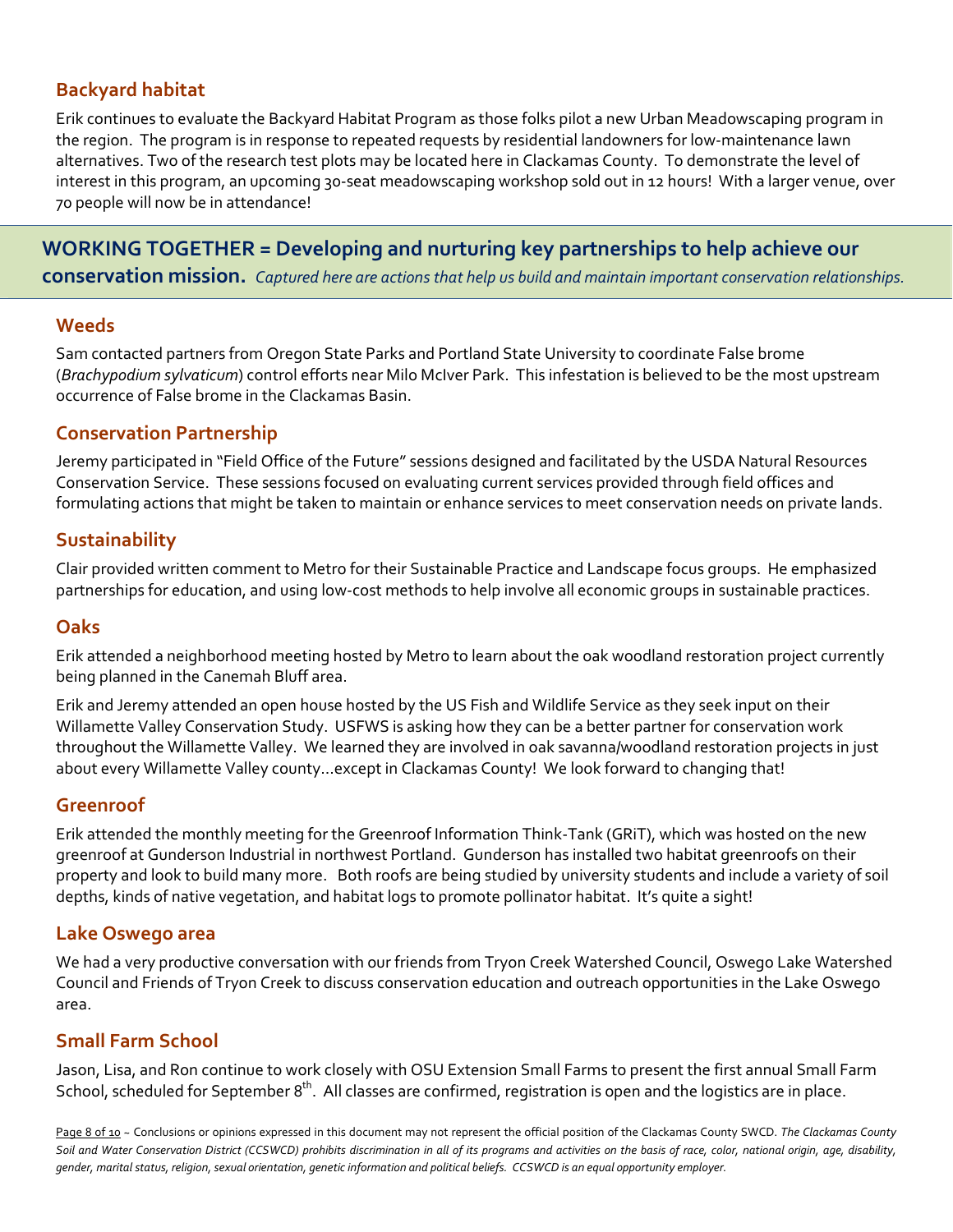### **WORKPLACE = Assuring accountability and the sound delivery of services.**

### **ODA reporting**

Sam and Jeff completed the WeedWise program summary for the Oregon Department of Agriculture annual report.

### **Real estate**

Tom and Don met with a commercial realtor to discuss our future office and property needs.

### **Tracking conservation actions**

Jason and Tom met with a contractor to discuss the Conservation Actions and Tracking System (CATS) database, and are looking to begin development this fall.

### **Waiting list**

Yes, we have a waiting list. This is a predicted outcome of increasing our outreach efforts and working with more people on larger projects. Development of the CATS database will help us make sure nobody falls through the cracks, and will also help us be more effective and more efficient in providing planning assistance to landowners.

### **Training**

Erik, Tom, and Sam attended Edward Tufte training on depicting data.

Jason completed Adobe video editing training for using Premiere and After Effects to produce better videos.

#### **Annual audit**

Yes, it's time to plan for our annual audit. We expect on-site work with our auditor will occur in August and we're aiming for a final audit report in September. That is much earlier than last year, and much of the credit for this goes to Marlene!

### OUR PEOPLE

#### **Board of Directors**

Chair – Ron Oberg Vice Chair – Mike Weinberg Secretary – Joan Zuber Treasurer – Don Guttridge Member – Jan Lee Member – Jesse Nelson Member – vacant

#### Associate Directors Associate

Roger Fantz, Lowell Hanna, Janiece Miller, Jim Toops

#### **District Staff**

#### *Conservation Services Conservation Servicesonservation Services*

Jeremy Baker – 503.210.6009 Erik Carr – 503.210.6012 Lisa Dallaire – 503.210.6000 Jason Faucera – 503.210.6013 Rhoda Givens – 503.210.6008 Lisa Kilders – 503.210.6002 Clair Klock – 503.210.6007 Samuel Leininger – 503.210.6006 Jeff Lesh – 503.210.6010 Jenne Reische – 503.210.6011

#### **District Staff**

#### *District Operations District*

Marlene Lloyd – 503.210.6004 Eann Rains – 503.210.6005 Tom Salzer – 503.210.6001

#### **USDA Partners**

Lorry Brown – FSA – 503.210.6022 Kris Homma – NRCS – 503.210.6031 Lee Ko – NRCS – 503.210.6032 Cory Owens – NRCS – 503.210.6033

Find our staff online at http://conservationdistrict.org/about/district-staff

Page 9 of 10 ~ Conclusions or opinions expressed in this document may not represent the official position of the Clackamas County SWCD. The Clackamas County *Soil and Water Conservation District (CCSWCD) prohibits discrimination in all of its programs and activities on the basis of race, color, national origin, age, disability, gender, marital status, religion, sexual orientation, genetic information and political beliefs. CCSWCD is an equal opportunity employer.*